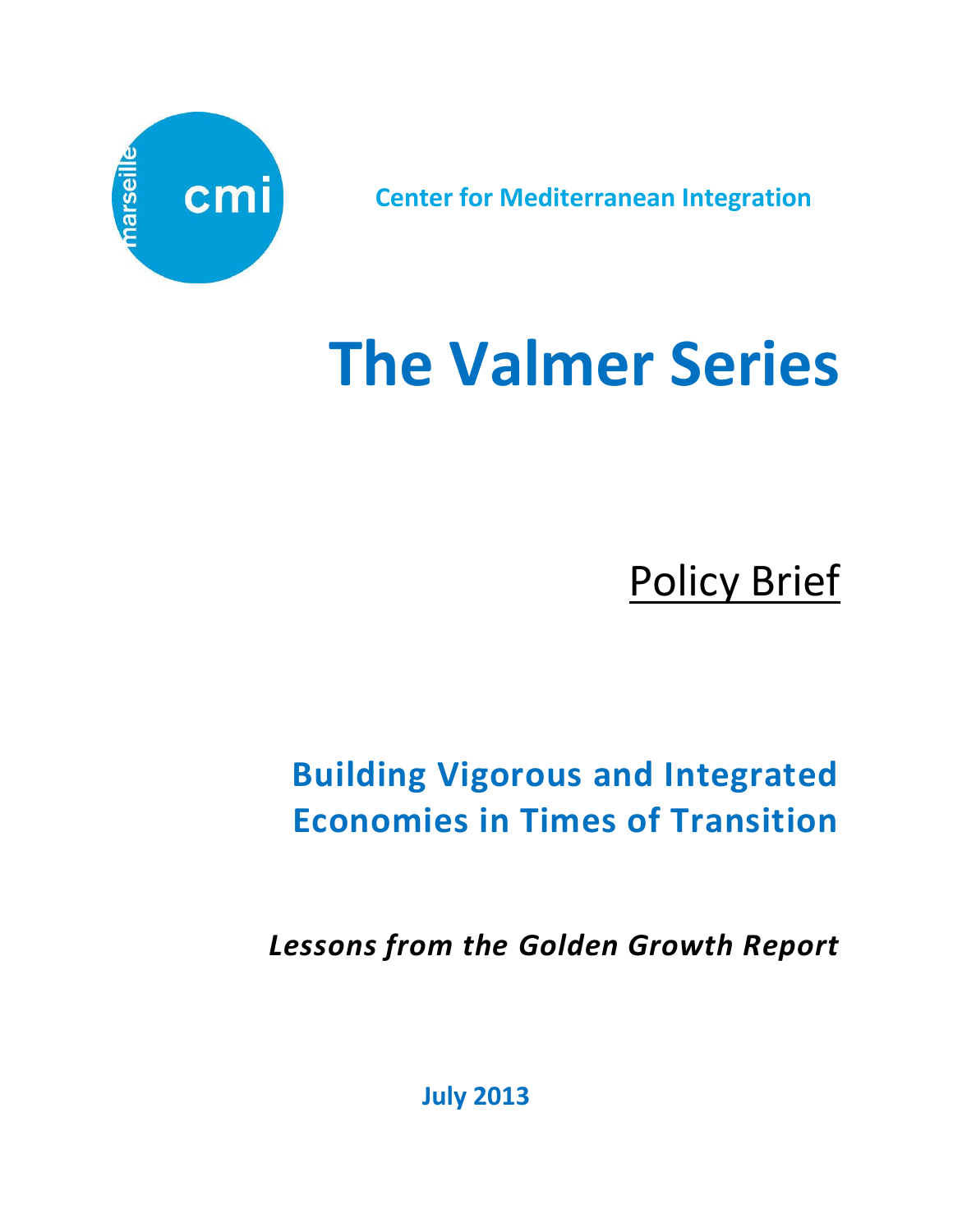## **Foreword**

The transition taking place across the Mediterranean region underscores the importance of broad-based job-creating economic growth. The ongoing changes not only point to the economic and social dimensions of inclusive development, but also highlight the democratic space, which accommodates deliberation, debate and dialogue throughout the region. It is within this openness that the Center for Mediterranean Integration (CMI) seeks to bolster knowledge and facilitate public policy choices.

We want—with our members and partners—to support and complement the efforts and actions of public and independent institutions on the southern rim of the Mediterranean. The value that we can provide rests in being substantially useful in the transitions and emerging integration of the region–and ultimately supporting the creation of good jobs, democratic participation, as well as an emphasis on social inclusion and equity. Pathways to change are hard, however crucial.

Integration continues to be the defining approach of CMI 2.0. As a collaborative platform for sharing knowledge, CMI 2.0. aims to bring about regional convergence and consensus on reform in a context where partnership is one of the most promising responses to the global crisis and the aftermath of the "Arab Spring". Acting as a network among networks in support of reforms toward transformation and regional integration, CMI 2.0. strives to offer a forum for dialogue and learning that adds value to the efforts of its members and partners.

For the past three years, we have shared a journey, starting with the aim of supporting development and the integration of practices across the Mediterranean. We pursued this aim by providing a space for evidence-based policy dialogue; producing and disseminating significant knowledge; supporting crosssectoral, multi-partner regional efforts. Along the way, we welcomed new partners and seized new opportunities.

Moving forward, CMI 2.0. remains a multi-partnership platform building networks and communities of practice around three integrational themes: the development of integrated economies, promotion of sustainable growth, and support for participatory governance. These crucial themes build on the work done over the last years and resonating with the new socio-economic context of the Southern Mediterranean countries.

Our value is embodied in the range of outputs delivered, all designed to stimulate a virtuous circle of mutually reinforcing reflections and actions: the delivery of various products and practices, high-level dialogue in policy forums that broaden knowledge and evidence among Mediterranean leaders and opinion-shapers, including those from the private sector and civil society.

Dialogues have the power to boost the development of vibrant communities of practice, which bring together peoples from the northern and the southern rim of the Mediterranean working on common themes. CMI 2.0. is unique in proposing to its partners a platform and venue for joint collaboration.

In that spirit, the Rencontre Valmer series of events aims to bring together a community of decision makers, experts and journalists from to discuss and reflect on the economic and social implications of the region's transformation, and ultimately contribute to its long-term development and integration.

> **Mats KARLSSON** Director of CMI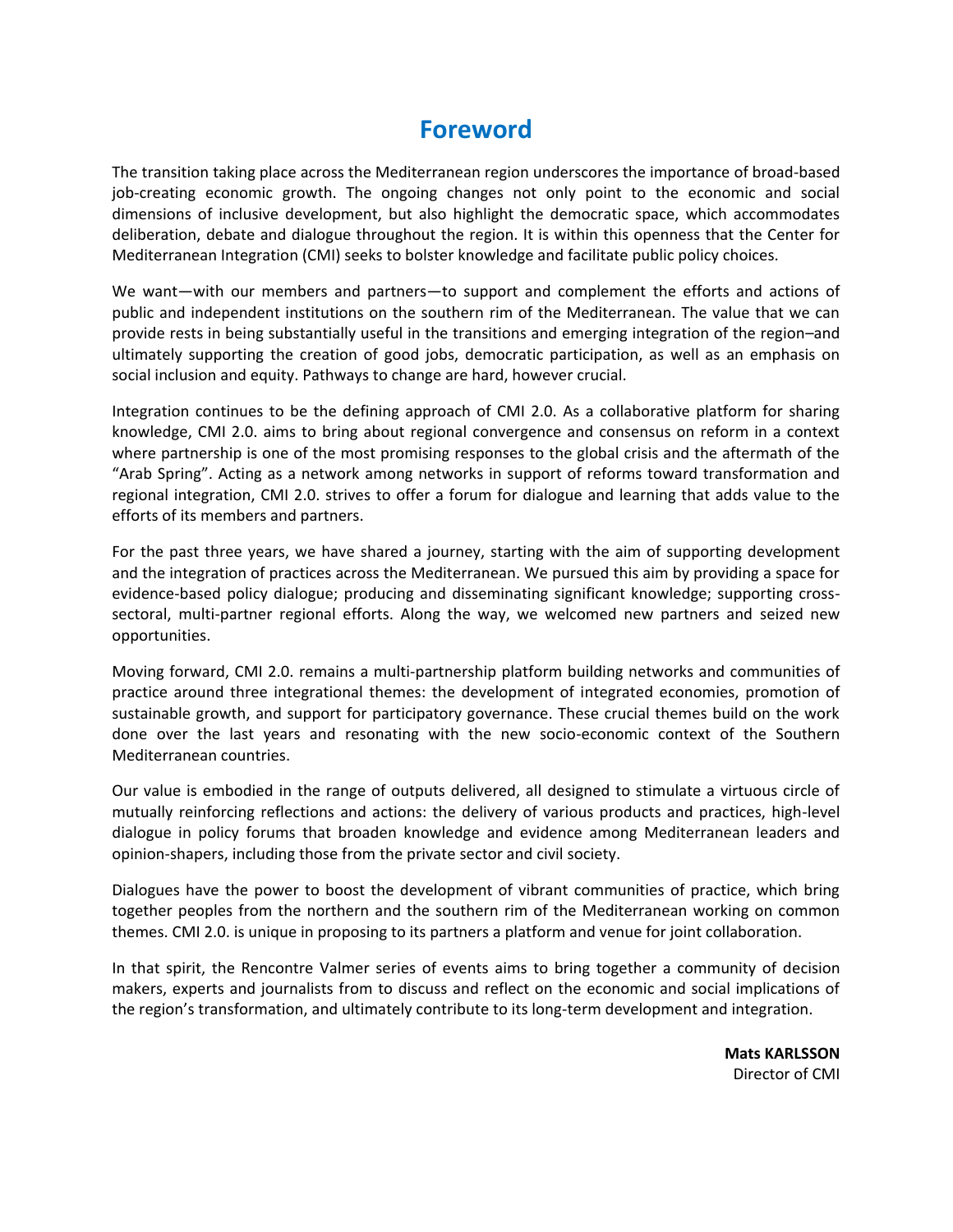## **Introduction**

The transformations undergone by countries of the Southern Mediterranean have by no means come to an end. Indeed, in spite of its huge potential—some of the fastest-growing economies throughout the world, as well as a youthful population eager to contribute to economic development and social progress and vast energy endowments— and the new avenues unquestionably opened by the "Arab Spring," the current situation in the region remains challenging and paved with many short and longterm obstacles. In particular, youth unemployment is a structural impediment to development and progress. Up to 30 percent of young people remain unemployed, and the most recent events have only heightened their expectations. Job creation is at the top of the agenda of the new governments. Yet, the underlying issues are extremely complex, ranging from skills and training mismatch, barriers to entrepreneurship, lack of available financing to inadequate education systems.

The current developments are also taking place with different intensity and magnitude. Citizens and the new political elites are grappling with the trials of reaching a new social and national consensus around tough reforms; strengthening institutions, abilities to withstand shocks; and balancing social needs with short-term macroeconomic and budgetary constraints. However, these transformations all share a common theme: empowerment and inclusion, at the social, economic and political levels. Immediate challenges include the rapid creation of jobs for youth and women, the need for broadly based growth, the expansion of access to quality education, and the imperative of more inclusive and accountable governance with greater participation of civil society in the political process. How these challenges are addressed will have wide-ranging repercussions in the Southern Mediterranean and more largely across the world.

More than ever, the international community will have to be pioneering in its approach to the region and in the methods it uses to close the gaps that have haunted the region for so long. Accomplishing the goals of transformation and integration requires a totally reshuffled framework for cooperation and development. Since 2011, international institutions have committed unprecedented resources financial and technical—to this dynamic of change; exceptional opportunities opened up; and much stronger partnerships were made possible between all parties willing to build a new future together.

CMI 2.0. is well placed to respond to these challenges through its unique multi-stakeholder approach and ability to advance regional integration and draw upon expertise and resources to create positive disruption and innovation serving its members' interests on all priority issues: regional development, governance, bottlenecks to job creation. Virtually every Southern Mediterranean country suffers from high unemployment rates, mostly affecting the young, educated, and women. In this respect, the 2011 revolutions were a reminder that jobs are about bread as much as they are about freedom and human dignity.

The Fourth Rencontre Valmer on Integrated Economies held on December 11-12, 2012 in Marseille convened international experts and high-level officials and practitioners to discuss the challenges of regional economic integration through the specific lens of the *Golden Growth, Restoring the Lustre of the European economic model* report. Policy makers, leading economists and CMI program leaders examined the lessons and findings from the study of the European economic model and the realities of interdependencies between both rims of the Mediterranean.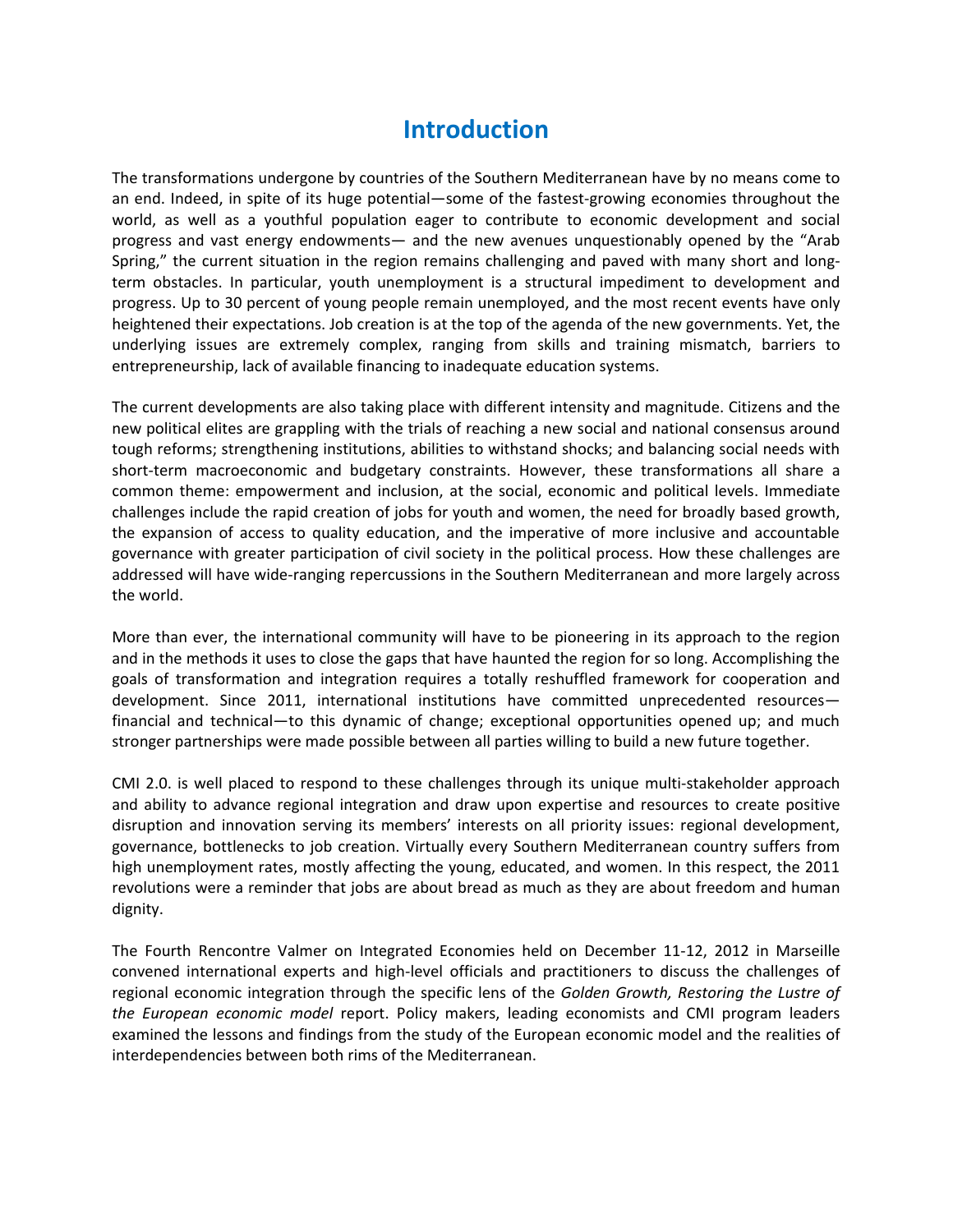This policy brief draws from the rich discussions and exchanges that took place on that occasion, and lays out a set of strategic recommendations inspired from the European experience for countries of the Southern Mediterranean as they pursue their historic dynamic of transition.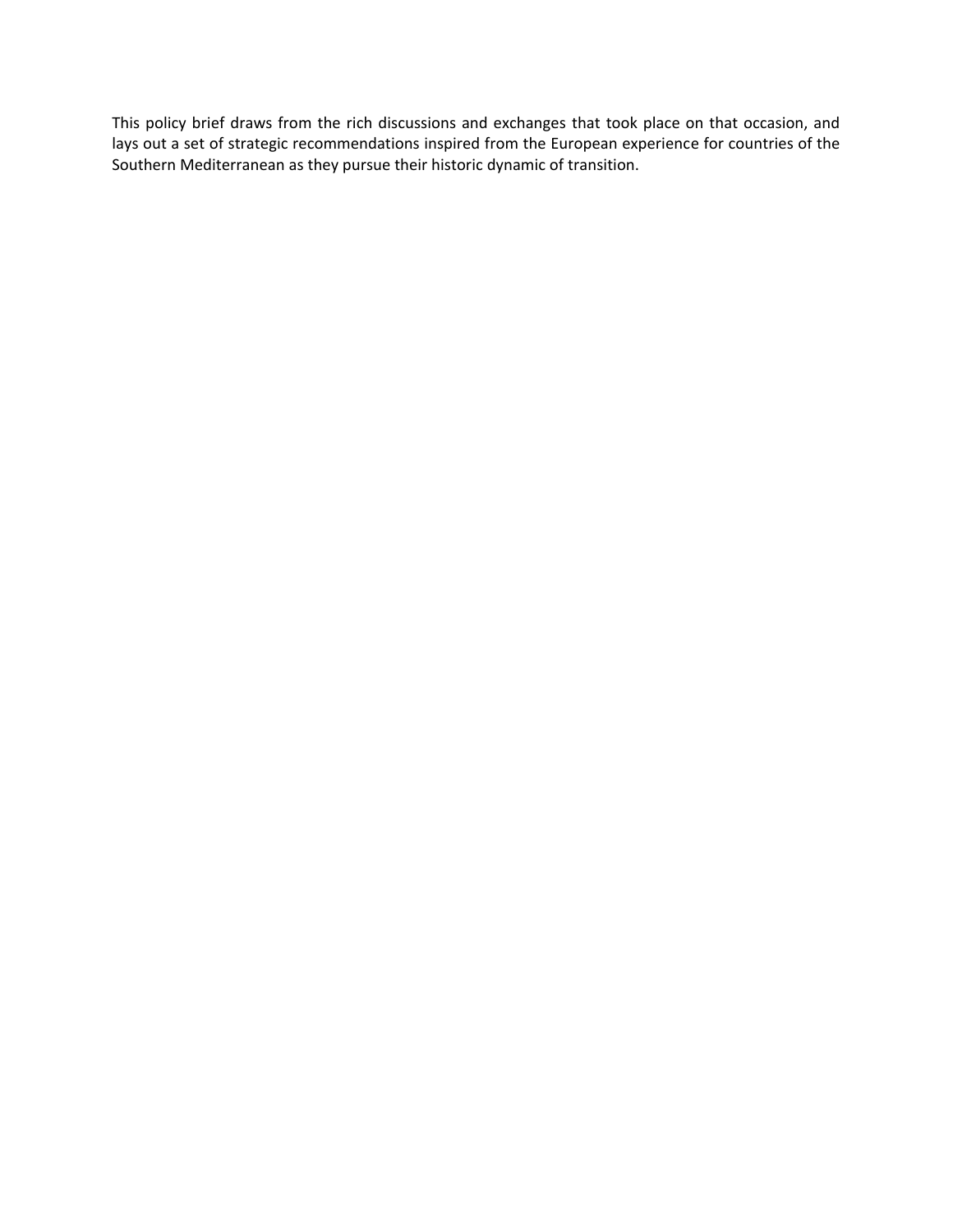## **Lessons and Prospects from the** *Golden Growth* **Report**

Over the past six decades, Europe has made impressive achievements and served as a powerful integrational machine. Despite not having federated as one country like the United States model, and beyond linguistic and cultural diversity that still is a relative barrier to labor mobility, convergence on the old continent has gone further than in any other part of the world. European growth remains, in that respect, unique. Most of its countries are doing well on the trade and finance front; many are in enterprise and innovation. Other key elements must be integrated into the analysis of the success of the European model such as structural policies, which have been a key element of the convergence process and building of Europe's model, as well as the favorable institutional conditions, which have accompanied the integration process and the political economy context.

European integration has materialized through increasingly sophisticated trade in goods and services and private capital in all forms—foreign direct investment (FDI), financial FDI, and portfolio funds. This has flowed from richer to poorer countries, as well as from low- to high-growth economies. In the process, rich and poorer European economies have become more integrated: Eastern Europe has created equity while Southern Europe, on the other hand, has become more exposed to debt. Trade and finance—facilitated by the single market instituted by the European Union and its forebears—have fueled convergence in incomes and living standards.

Besides, Europe has become a global brand. The combination of excellent engineering with first-class design has become a distinct feature of European goods. European enterprises have delivered jobs, productivity, and exports. Enterprise and innovation—aided by deep and comprehensive regional economic integration—has enabled Europe to account for about a third of the world gross domestic product (GDP) with less than one-tenth of its population. Productivity patterns, however, show a manifest gap between Southern Europe and the rest of the continent, mostly explained by a weak business environment in countries like Greece, Italy, Portugal or Spain.

Lastly, Europe has become a true lifestyle superpower, succeeding in keeping financial and income inequalities at bay and outspending the rest of the world on policies such as social protection, deeply entrenched in political or symbolic beliefs. Workers in Europe are accorded strong protection against abuse by employers, and have unprecedented income security after job loss and in old age. Europe's model of labor and government—facilitated by the growing consensus for continental cohesion and made affordable by its economic heft—has made the European lifestyle admired and envied around the planet.

Yet, Europe has also paid a price for its economic integration and now competes with economies to which it previously transferred knowledge and technology. The severe crisis undergone by some of its countries has also shown the limits of integrating peripheral economies that have not necessarily found their comparative advantage in this dynamic. To avoid complete liberalization and the erosion of productive capacity, Europe has to pursue convergence through several top priorities: controlling its public expenses; enhancing its productivity, harmonizing its fiscal and social policies; improving internal labor mobility; addressing, finally, the challenge of demographics and rethinking immigration policies.

The *Golden Growth* report, which was produced upon the request of the Polish EU presidency as a response to the growing loss of confidence in the European economic model due to the challenges that the EU and the Eurozone have been facing, reminds us how, during the last decades, Europe has made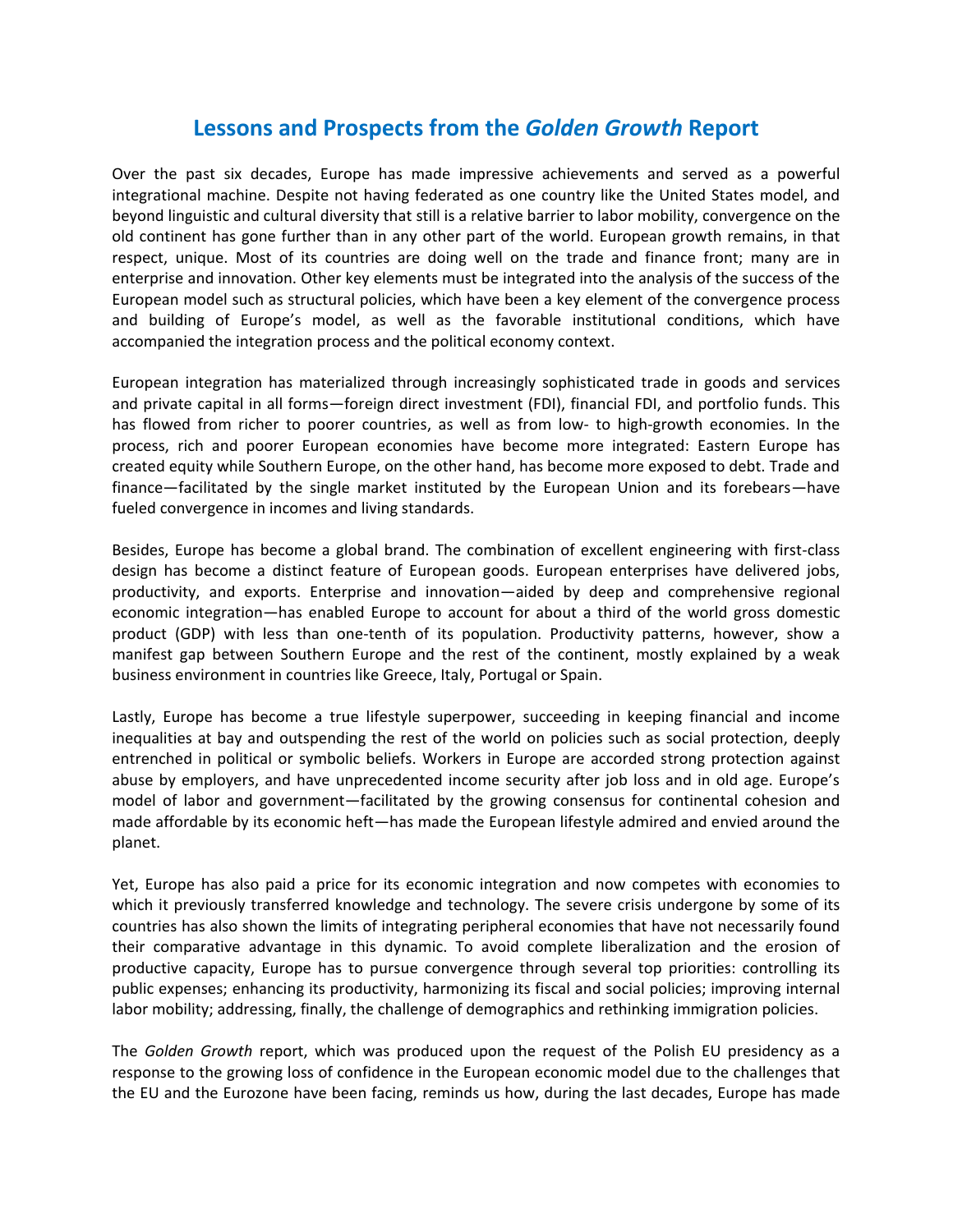remarkable achievements and invented a true "convergence machine" taking in poor countries and helping them become high-income economies. It stresses Europe's successes, through the three components of European economics and integration—trade and finance; enterprise and innovation; labor and government—and assesses longer-term challenges.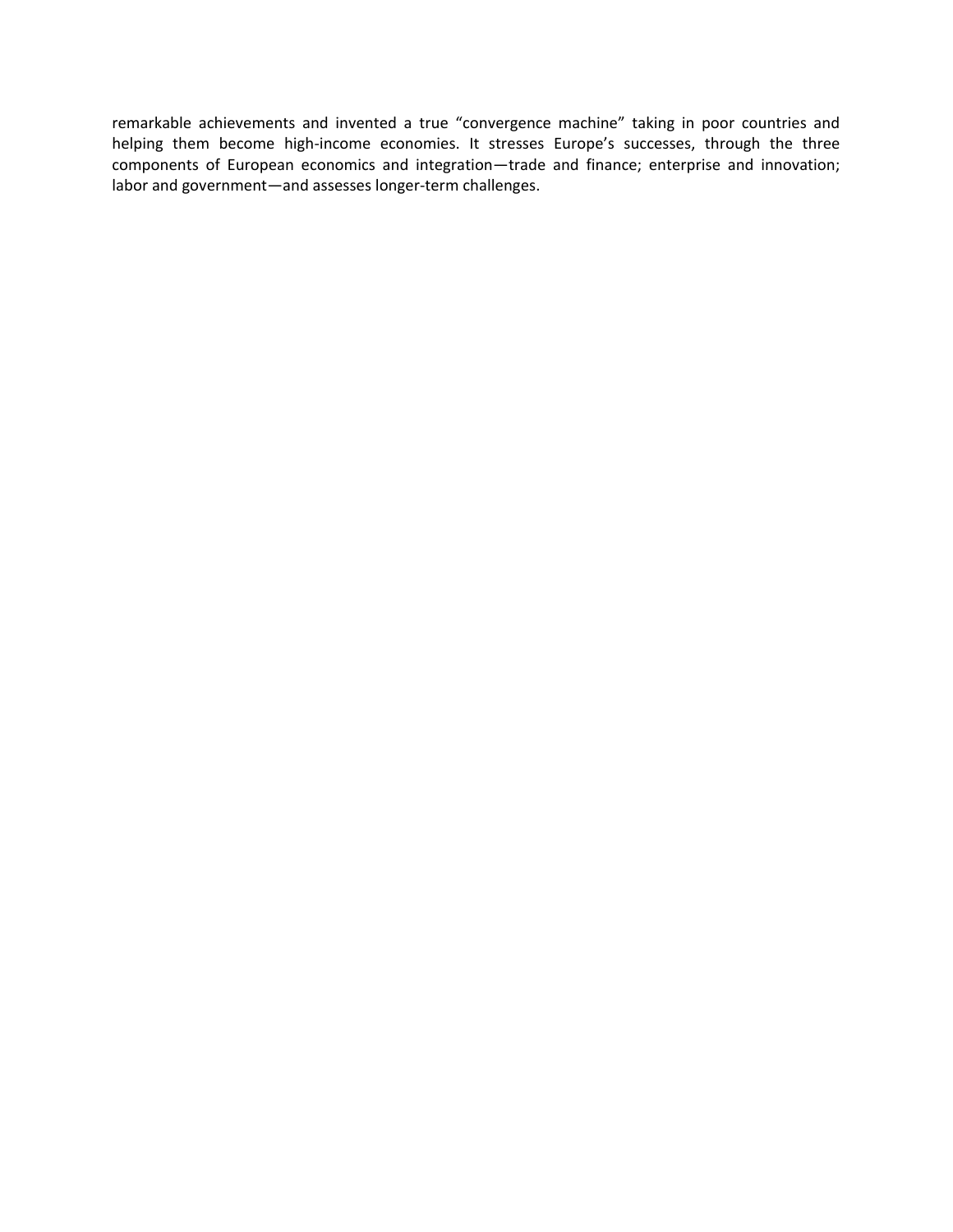## **Fostering Integrated Economies in the Mediterranean**

Europe is an area sharing considerable economic links with Southern Mediterranean countries, likely to serve as a vehicle to stimulate dialogue and contribute to evidence-based policy choices. Learning from the European convergence model through the current challenges that it faces and the analysis of its successes and failures constitutes both an opportunity and source of inspiration for the region. It could actually create "gold." Europe has an active role to play in fostering change in "revolutioned" countries, around two decisive questions: why have convergence processes been more successful in some countries and less so in others? How these lessons can benefit the Southern Mediterranean as a whole?

The region could draw on Europe's experience, which has demonstrated that productivity and equal opportunity are not necessarily mutually exclusive. Regional integration is a decisive topic for many governments, which see it as a potential solution to the current crisis in Europe. The European model is affordable and can meet the expectations of Southern Mediterranean youth and populations.

Such an integration project in times of crisis also presents an opportunity to engage diasporas that can be instrumental in achieving economic success through their double culture, skills, networks and many other assets unique to their members. It is in the European interest to promote political and economic stability on the Southern Mediterranean rim, and its duty to support the convergence of its economies as it did with those of Eastern Europe.

To ensure success, countries of the Southern Mediterranean need to negotiate more at a regional level and less at a bilateral level. Trade agreements need to be complemented with structural policies that will help the catching-up of lagging regions and the development of more competitive economic structures. In broader terms, the Southern Mediterranean needs a vision that promotes innovation, education and cultural diversity, supported by the recently elected governments.

Although the measurement of productivity gains is not as evident at it seems in Southern European economies, which are dominated by small entrepreneurs and microscopic enterprises, the European experience shows that it is possible to be simultaneously competitive and inclusive. Therefore, it can be a model for Southern Mediterranean countries currently searching for a new social contract.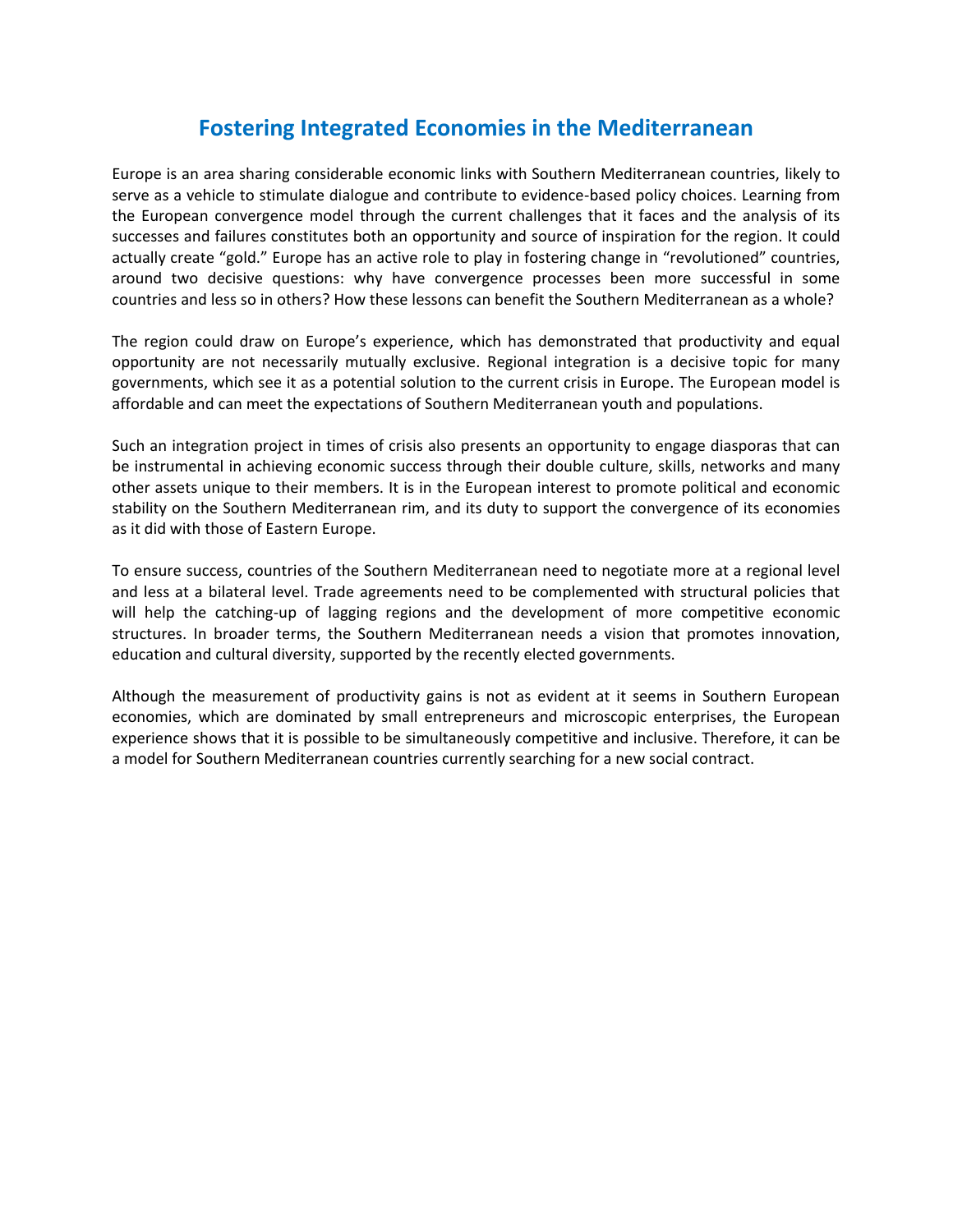## **CMI 2.0. Strategic Policy Recommendations**

#### **Trade and Investment: Political Leadership and Structural Policies**

Even though they were produced separately, the *Golden Growth* and *Trade and Investment*<sup>1</sup> reports are complementary in the ways in which they frame critical messages for countries of the Southern Mediterranean. An economic awakening in the region is essential to consolidate and reinforce the political awakening. However, reform is required for economic evolution. Drawing on the European model, the *Trade and Investment* report proposes core structural reforms underpinning integration in the Southern Mediterranean region: improve access to markets; increase competitiveness through productive diversification; mobilize external capital and engage diasporas; promote inclusiveness, equity and sustainability.

#### **Labor Mobility: Competing for Global Talent**

 $\overline{\phantom{a}}$ 

The *Golden Growth* report underlines the requirement for Europe to facilitate internal labor mobility. It also highlights the necessity to adopt more needs-driven immigration policies to fill the labor gaps that will arise given Europe's demographics. This will require the setting up of adequate policies to transform Europe in a magnet for global talent. Some European countries, such as Germany, Sweden and the United Kingdom, have already embarked on such a reform process, with mixed results thus far.

Critical economic gains could be yielded by labor mobility between poorer and wealthier countries around the Mediterranean, with migrants filling labor shortages in the more advanced economies. In practice, yet, many hurdles to such mobility exist and the perceived risks to engage in this politically sensitive field remain high. An effective and comprehensive strategy to manage international labor mobility, backed by appropriate institutions and policy instruments, could potentially lead to a triple-win outcome, for origin and destination countries as well as for the migrants themselves.

In the absence of any global institutional framework for migration, CMI 2.0. will perform analytical work to provide the fact-base necessary to inform policy-making, spur discussions about existing international labor mobility policies and tools on both sides of the Mediterranean, and facilitate the emergence of new ideas to improve and/or reform the existing frameworks through its convening power. The *Golden Growth* report contains lessons and implications on intra-Mediterranean labor mobility—north-south, south-north and south-south. The human dimension of international labor mobility goes beyond the mere analysis of remittance flows. Existing institutions currently represent an obstacle in unlocking international labor markets and enhancing human development outcomes.

Southern Mediterranean countries have good geographical and demographical cards to play: they could benefit from this opportunity by positioning themselves to become Europe's "preferred source of talents." Wide-ranging reforms to the education systems—including vocational, language and soft skills training—have to be implemented at country-level to upgrade the labor force with competitive, possibly exportable, skills. The current free public education diverting people away from vocational training leaves hordes of graduates without the skills needed by the private sector.

<sup>&</sup>lt;sup>1</sup> Coordinated by the CMI in the frame of the G8 Deauville Partnership. See [http://cmimarseille.org/E-letter\\_13-](http://cmimarseille.org/E-letter_13-2.php) [2.php.](http://cmimarseille.org/E-letter_13-2.php)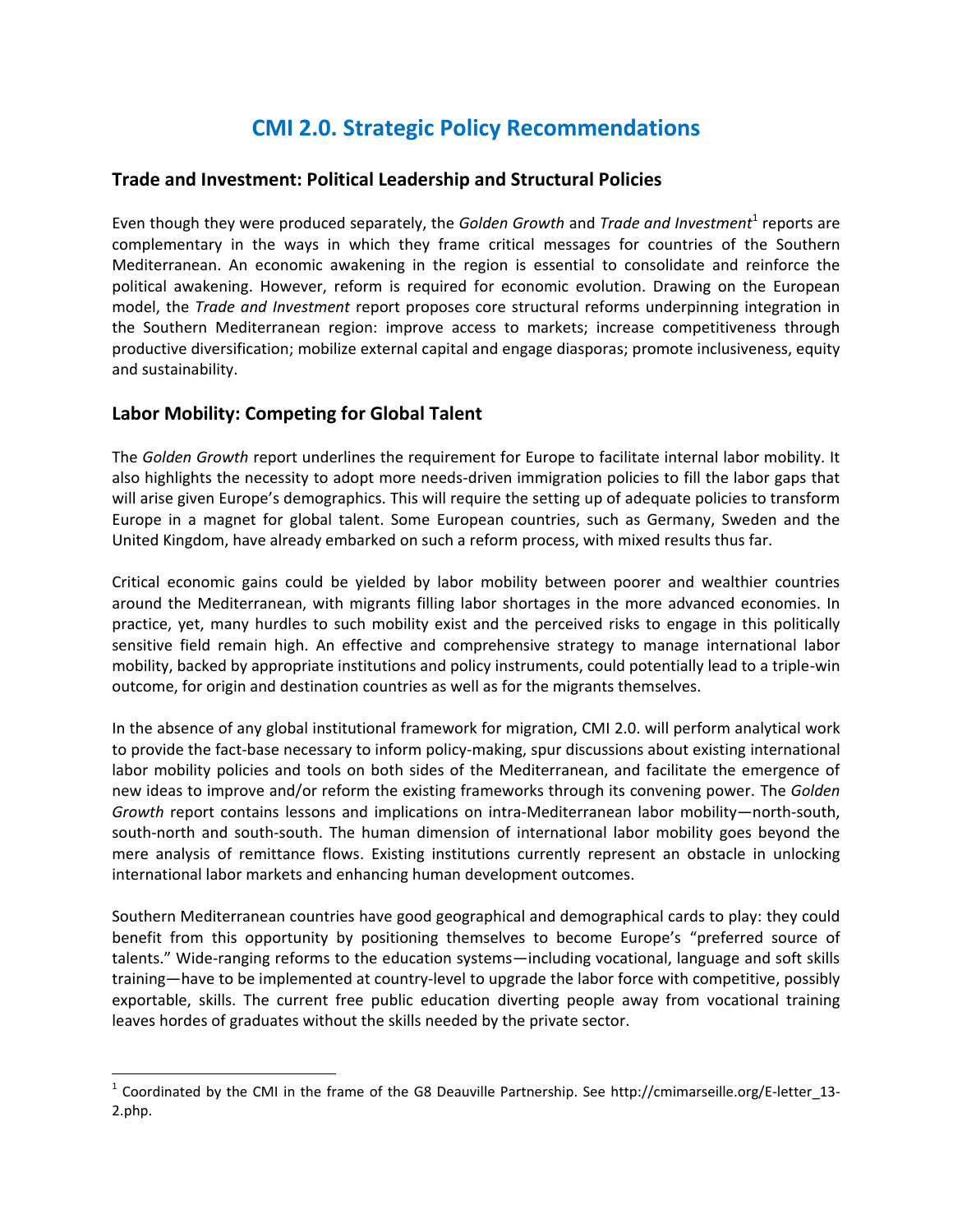It is essential that actors work together towards Mediterranean integration by aligning education and training and CMI 2.0. has the opportunity to become the platform from which actors from the region can address the education and training of human resources. In addition, to adequately position itself, each country has to determine the policy-mix, which best fits its needs: unlike its neighbors Algeria and Morocco, Tunisia, for instance, is presently at the peak of its youth bulge. With respect to the 2011 revolution, the country clearly needs to find solutions for its unemployed youth population. Yet, it also needs to think about how to attract the international talents that will allow its businesses to grow in the medium- to long-term.

Whilst the need to build competitiveness as a labor exporter is pertinent, a mutually beneficial policy must be sought in parallel as international labor mobility also comes at a cost, with a possible short-term loss of human capital. There is a need to find a new paradigm to ensure that southern countries are not left alone financing the education of highly skilled persons who will migrate upon graduation. The possibility would be to involve the receiving countries in the financing of such training, ad hoc or through existing—or renegotiated—bilateral cooperation schemes.

The concerns related to international labor mobility could also be mitigated by moving away from a unidirectional "brain drain" vision towards a multidimensional vision of "brain circulation." Such a positive change could entail tighter relations with diaspora members in order to maximize the use of their unique skills, networks and other assets.

The revolutions in Southern Mediterranean countries present a new opportunity for diplomatic and consular services to interact with diasporas and engage them in all possible ways in the development of their home country. Rather than losing educated and skilled workers, countries should send out temporary ambassadors, investors and young talents who will later return home, invest and create viable trade and investment networks. New initiatives are being experimented all around the globe, including in some of these countries. CMI 2.0. will continue to disseminate international practices in this field and, to the extent possible, contribute to the design and further implementation of such pilot initiatives.

#### **Knowledge Economy, Innovation and Entrepreneurship**

The Mediterranean in need of a new mindset given the importance of a knowledge and innovation driven economy for achieving jobs, productivity and a sustainable growth trajectory. There are clear shortcomings in the business environment throughout the Arab world, which constitute a significant barrier to innovation. One clear indicator for the substantial deficiencies within the current economic model in the Southern Mediterranean region is its lack of resident patents.

A flawed economic model undermines innovation, but the recent political upheavals also represent a window of opportunity for far-reaching economic reforms. Change, and the implementation of a new business environment in the region, is the only means through which political transformation can be sustained.

Given the deficiencies in the present economic model, CMI 2.0. will address the question of how the region could develop more entrepreneurial economies, create innovative industries and prepare a new generation of better educated and more highly skilled people. The region must establish, at a country level, a climate with at its foundations a mindset nurturing competition and creativity.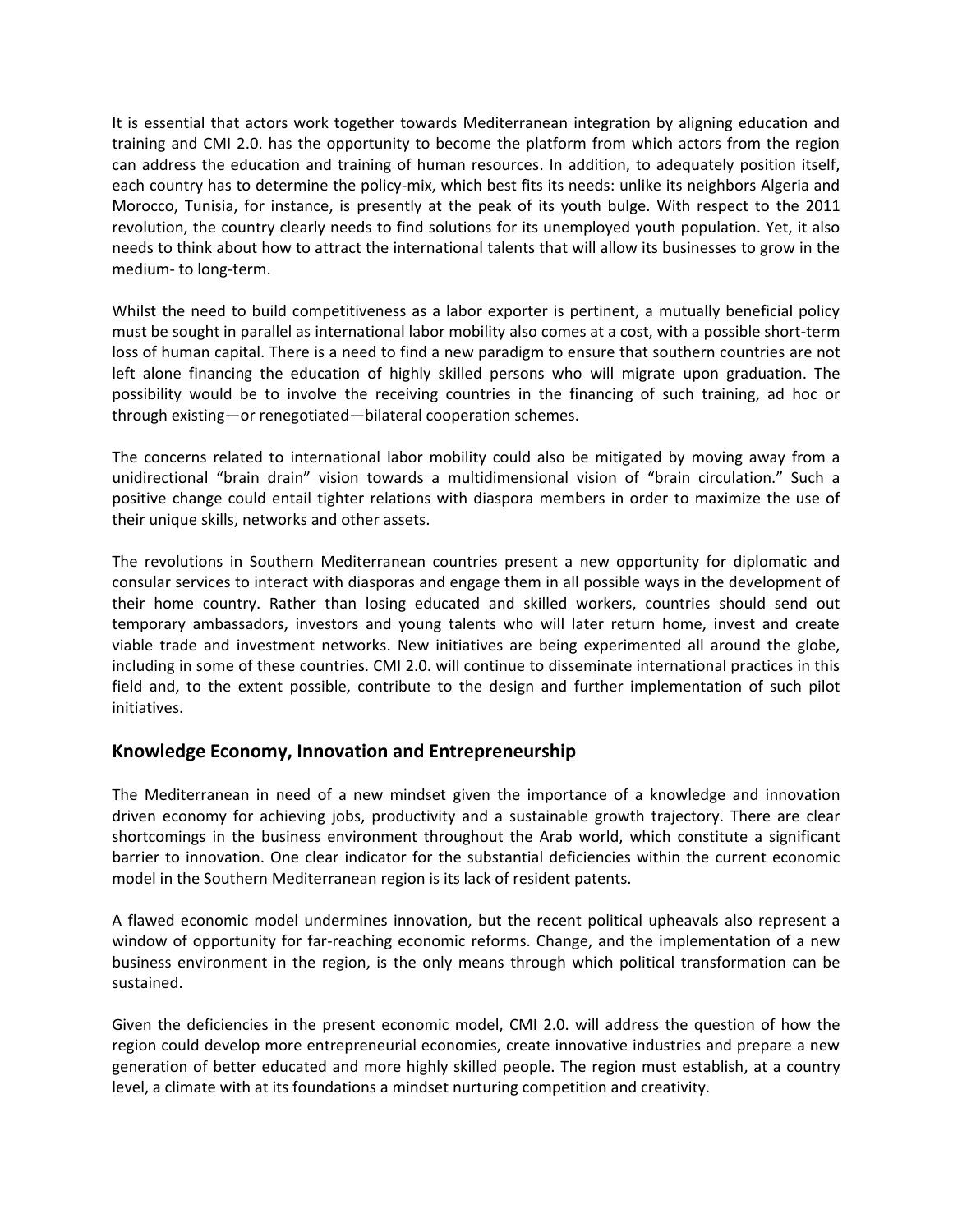Despite poor performances in recent indexes measuring global competitiveness, further efforts must be made to support innovation through the funding of start-up businesses, exchange programs and financial support for training in sectors in which there is high demand for labor. There is a necessity of an economic climate, which favors business and innovation to yield substantial results for overall competitiveness. Whilst the importance of regional initiatives cannot be undermined, there is now a consensus that only nationwide reforms and a new mindset could form the foundations upon which regional programs would flourish.

A new economic model would require not only adapting skills, but also more entrepreneurship. The younger generation needs to embrace a culture of competition and innovation. In order to promote the reforms needed to create a climate in which innovation can thrive, comprehensive reforms of the education system, including vocational training, are key to achieving the results the region is striving for. In agreement with the premise that education and innovation are inextricably linked, any ideas that Southern Mediterranean countries lacked the raw human resources for an innovation driven economy must be dismissed. Because it is nearly impossible to define in advance the sectors that will demand labor, the primary role of the education system should be to prepare students to become leaders and innovators. CMI 2.0., as an agent of change in the region, will foster links between higher education institutions and the private sector to facilitate the dialogue. Its capacity will be used to act as a politically neutral exchange platform to convene a group of "champions" from the private sector, higher education and civil society to help take the reform agenda forward.

An inflexible mindset and a reluctance to embrace competition have been shown to impede Europe from achieving its innovative potential. The Arab world, in regarding competition as a necessary good rather than a necessary evil, has to create a business environment, which appeals to innovators and entrepreneurs. Perceptions are important indeed and change cannot happen unless the populations are involved. Reforming education will need to ensure that education systems produce not only purveyors of goods and services, but also purveyors of ideas through which change in society may be fostered.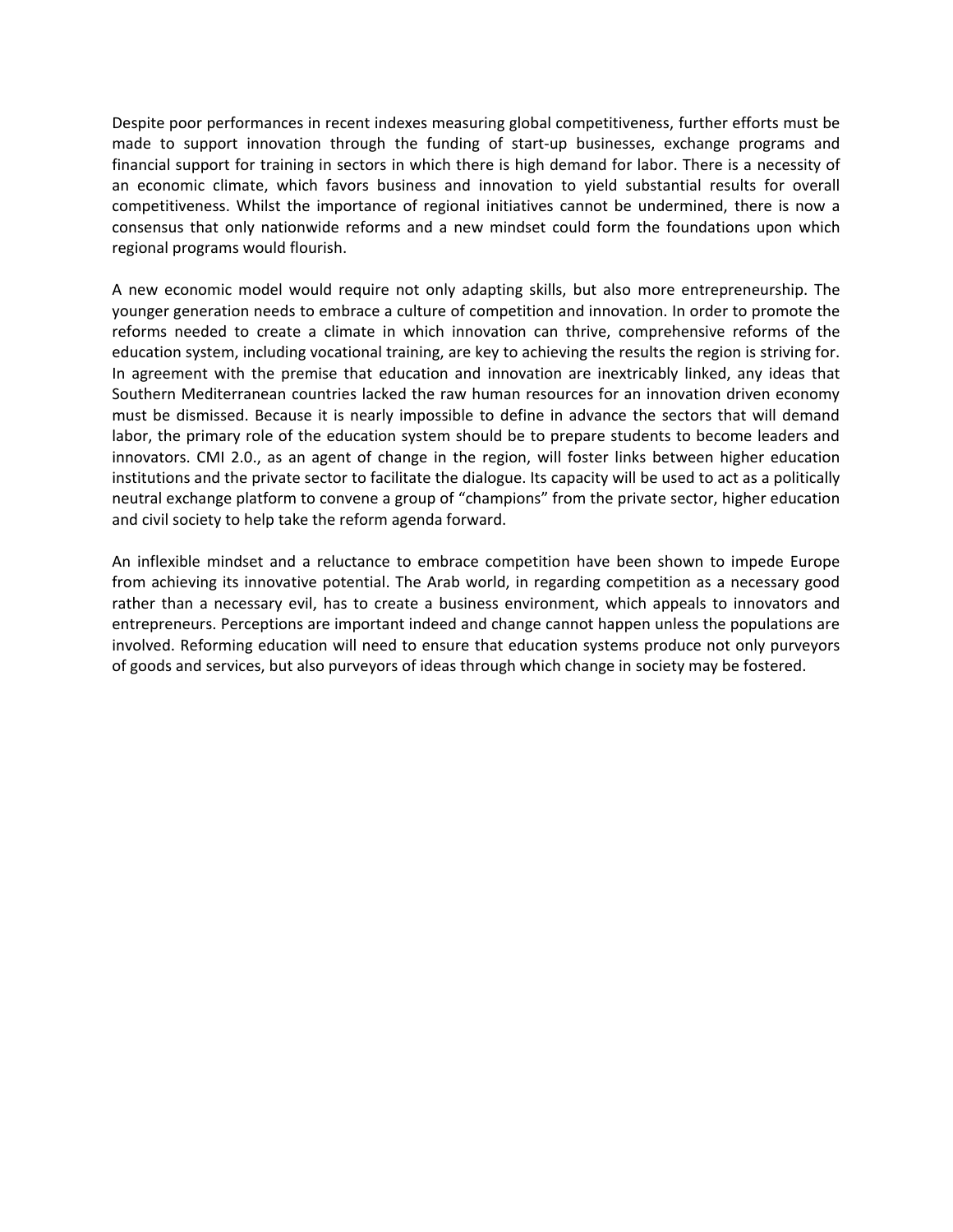## **Appendices**

#### **Agenda**

#### **Tuesday, December 11**

**9.00 – 9.15 Opening Remarks** by Mats Karlsson, Director of CMI

#### **9.15 – 9.30 Introductory Statement** Mr. Abdellatif Mazouz, Minister in charge of Moroccans abroad, Morocco

#### **9.30 – 11.15 Presentation of the Golden Growth report**

Indermit Gill, Chief Economist, Europe and Central Asia, World Bank

- *Lessons for the Euro-Mediterranean region*: Jean-Louis Reiffers, President of the Scientific Committee, Femise;
- *Perspectives from outside the region*: Richard Parker, Harvard Kennedy School of Government

Jean-Pierre Chauffour, Lead Economist, MENA region, World Bank: How trade and investment are drivers of inclusive growth? Presentation of the Trade and Investment report

- **11.15 –11.30** *Coffee*
- **11.30 – 13.00 Discussion on the Golden Growth report**

How can the Golden Growth lessons support a path for economic inclusion in the Arab Mediterranean countries: Magda Kandil, Egyptian Center for Economic Studies and Mohamed Wefati, Director, Libya Development Policy Center; and Bruno Aubert, Ministry of Foreign Affairs, France Discussion

- **13.00 –14.00** *Lunch*
- **14.00 – 17.00 Tackling the challenge of Labor and Labor Mobility** Session coordinated by Manjula Luthria, Leader of the International Labor Mobility program Introduced by Mr. Abdellatif Mazouz Roundtable Discussion
- **17.00** *Reception*
- **20.00** *Rencontre Valmer Dinner*

#### **Wednesday, December 12**

**9.30 – 11.00 Knowledge economy, Innovation and Entrepreneurship** Session coordinated by Anuja Utz, Leader of the Knowledge Economy program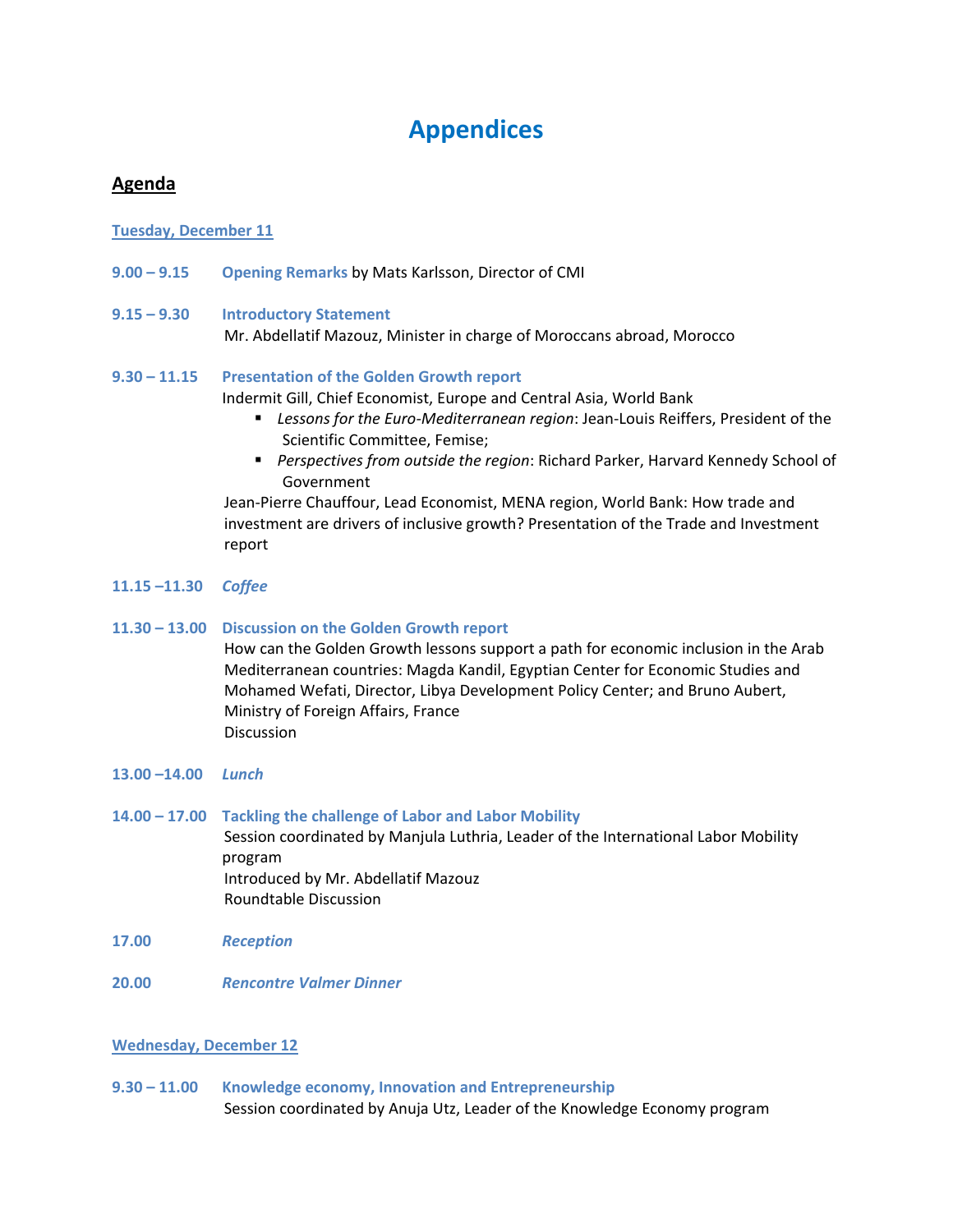Discussants: Bruno Lanvin, INSEAD; Ilyes Boumadi, Ministry of Finance, Morocco; Jean-Eric Aubert, Consultant, CMI.

#### **11.00 –11.30** *Coffee Break*

- **12.00 – 13.00 Moving forward into CMI2.0** introduced by Mats Karlsson
	- Mr. Indermit Gill, Chief Economist, Europe and Central Asia, World Bank
	- Mr. Hedi Larbi, Director, MENA region, World Bank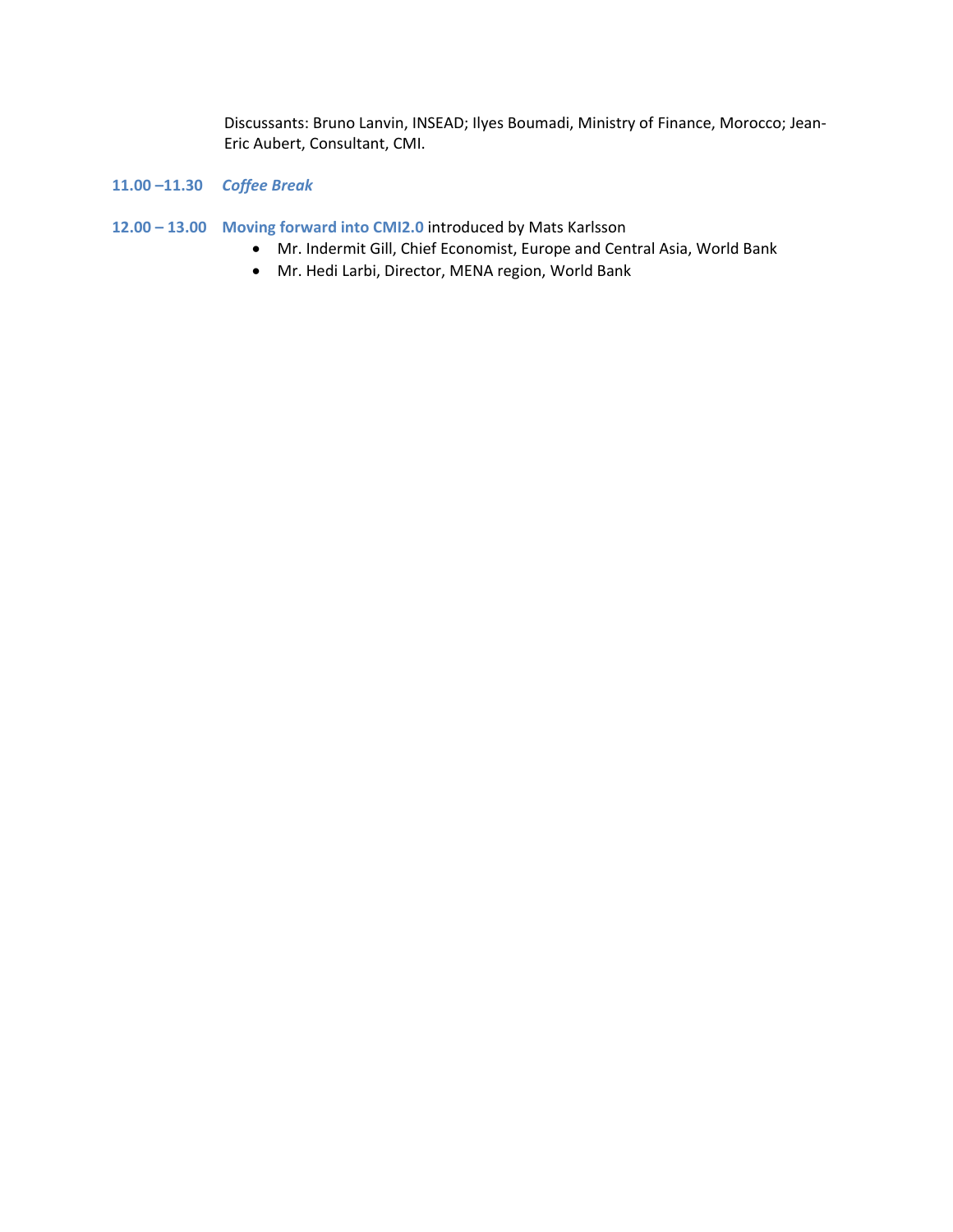#### **List of Participants**

## *FOUNDING MEMBERS – GOVERNMENTS*

#### **ALGERIA**

Mr. Abdelhak LAMIRI Director, Economist, Institut Supérieur de Management

#### **EYGPT**

Ms. Magda KANDIL Director Egyptian Center of Economic Studies

#### **FRANCE**

Mr. Bruno AUBERT Conseiller de coopération et d'action culturelle Ministère des Affaires Etrangères et Européennes

#### **LIBYA**

Mr. Mohamed WEFATI Director Libya Development Policy Center

#### **MOROCCO**

Mr. Abdellatif MÂZOUZ Ministre délégué auprès du chef du gouvernement chargé des Marocains résidant à l'étranger

Ms. Khouloud ABEJJA Directrice du cabinet de Mr le ministre

Mr. Jamal AZOUAOUI Conseiller en communication Cabinet de Mr le Ministre

Mr. Mohammad CHAFIKI Directeur des Etudes et des Prévisions Financières Ministère des finances et de la privatisation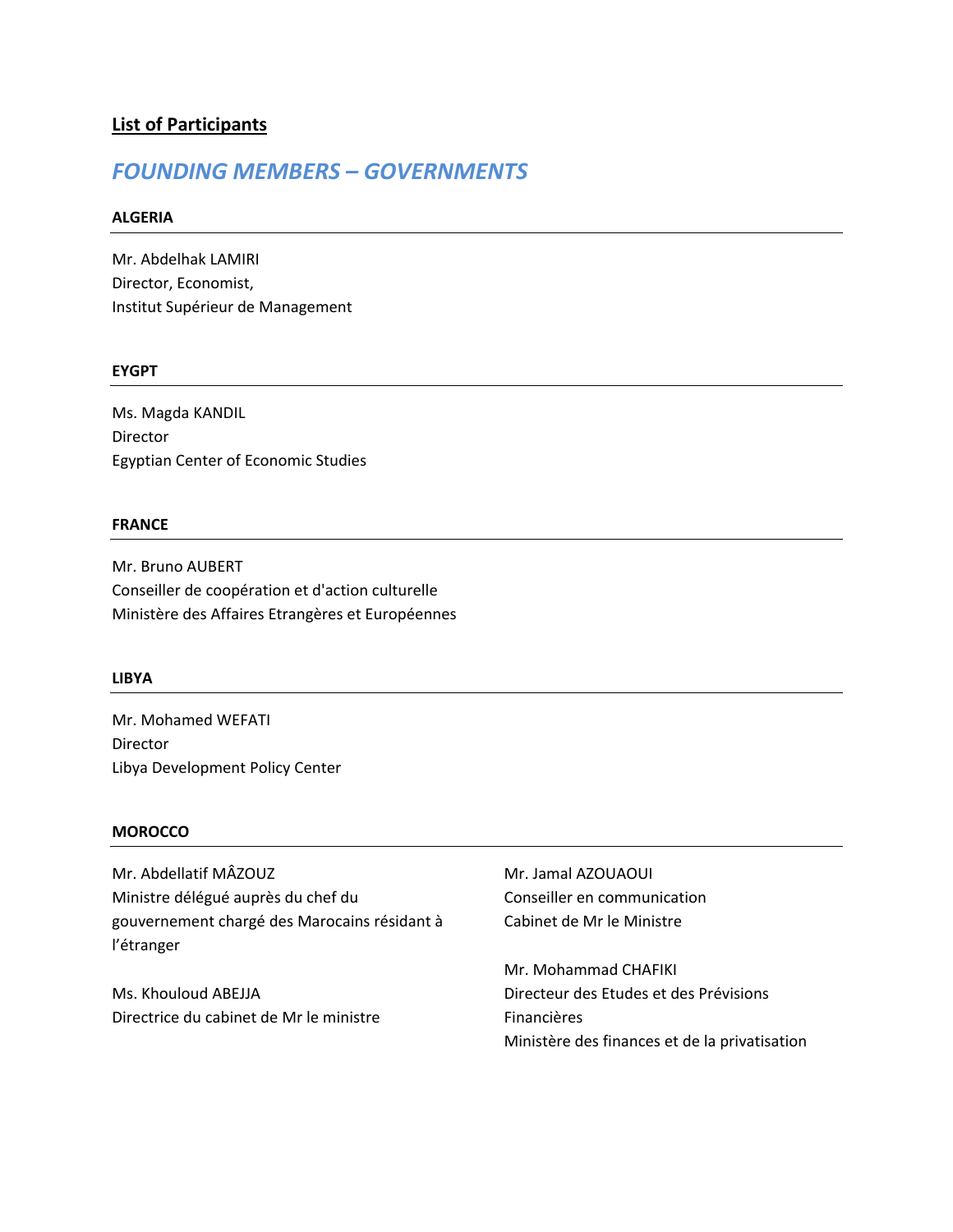Mr. Ilyas BOUMAHDI Chef de Service des Activités Tertiaires et de l'Economie de Savoir Ministère de l'Economie et des Finances

#### **TUNISIA**

| Mr. Mohamed ALI CHIHI                        | Ms .Soumaya BEN MENADI                          |
|----------------------------------------------|-------------------------------------------------|
| Consul général                               | Chef de service de la Division Placement        |
| Consulat général de la République Tunisienne | International                                   |
| Marseile                                     | Agence Nationale pour l'Emploi et le Travail    |
|                                              | Indépendant                                     |
| Mr. Lassad LOUIZI                            |                                                 |
| Collaborateur                                |                                                 |
| Consulat général de la République Tunisienne | Mr. Walid BLEL                                  |
| Marseille                                    | Ministère de la Formation Professionnelle et de |
|                                              | l'Emploi                                        |
| Ms. Saloua LACHHEB FEZZANI                   |                                                 |
| Directeur de la Coopération Internationale   | Ms. Abir HAGGI                                  |
| Agence Nationale pour l'Emploi et le Travail | Ministère de la Formation Professionnelle et de |
| Indépendant                                  | l'Emploi                                        |

## *ACADEMICS*

#### **HARVARD KENNEDY SCHOOL OF GOVERNMENT**

Mr. Richard PARKER Lecturer in Public Policy and Senior Fellow of the Shorenstein Center Harvard Kennedy School of Government

#### **INSEAD**

Mr. Bruno LANVIN Executive Director e-Lab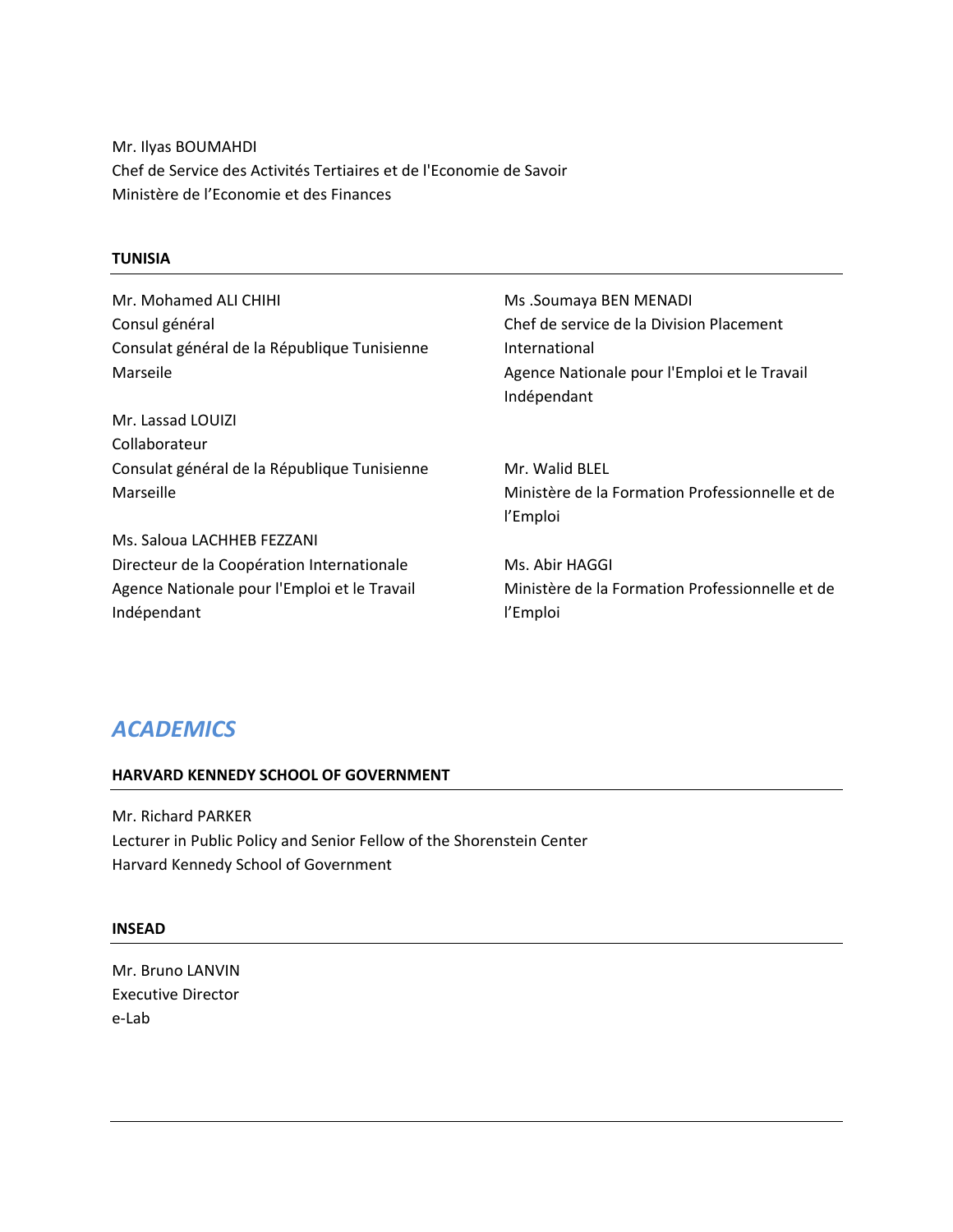#### **BROOKINGS INSITUTION**

Mr. Hafez GHANEM Senior Fellow Global Economy and Development program

#### **UNIVERSITE PARIS-SUD**

Prof. Ahmed BOUNFOUR Professor of Management Sciences

#### **UNIVERSITE AIX-MARSEILLE**

Ms. Nathalie ROUX

Ms. Karine GENTE

### *PARTNERS*

#### **FEMISE**

Mr. Jean-Louis REIFFERS Président Comité Scientifique du FEMISE

#### **ANIMA**

Mr. Emmanuel NOUTARY General Delegate ANIMA Investment Networks

#### **OCEMO**

Ms. Michele MANSUY Chief Economist Statistician OCEMO

Mr. Alexandre MUNOZ Project Officer OCEMO